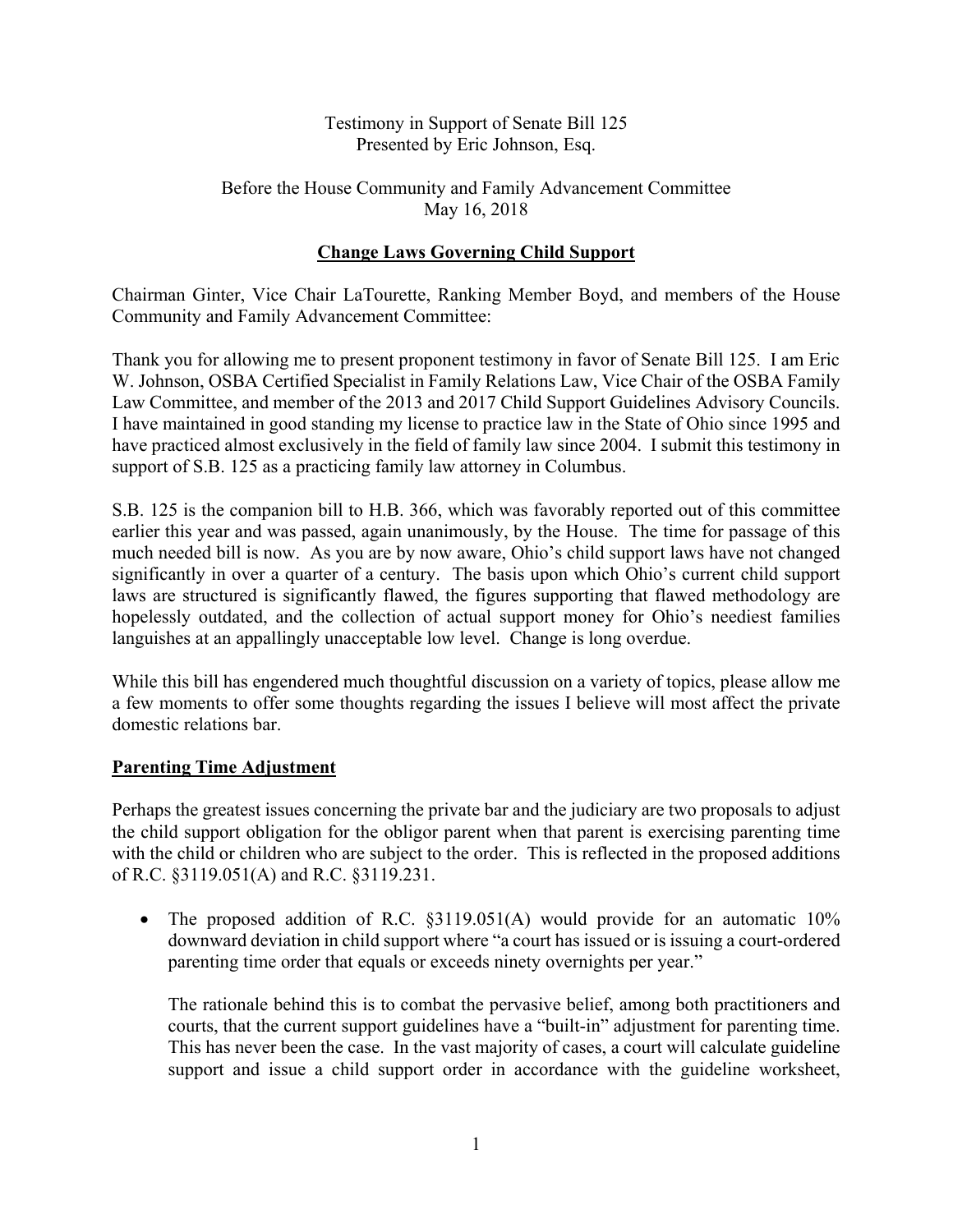regardless of whether the obligor parent has been awarded parenting time with the children subject to the order.

The current guidelines do not recognize certain costs of raising a child travel with that child. Instead, all of the combined support obligation for a child is shifted into the obligee's household, leaving the obligor to not only pay the support order, but additionally pay for the child's expenses while exercising parenting time. This is a fundamental error, making it more difficult for many obligor parents to meet their obligations and, in some instances, discouraging (or even preventing) the otherwise interested and involved parent from exercising all parenting time to which he or she is entitled.

The reasoning for the 10% approximation for the support adjustment has been adequately addressed in other written and oral testimony before you, as has the explanation for the determination of the ninety (90) overnight threshold before the adjustment kicks in. As importantly, however, it should be noted this moderate threshold will not encourage litigation, as I am unaware of any court whose "standard" parenting time order or orders provide for fewer than 90 overnights of parenting time. Now, for the first time, the child support calculations will recognize parents who play an active role in the lives of their children.

 Garnering greater attention of the bar and the judiciary, is the language in S.B. 125 regarding a second deviation for what would be termed "extended parenting time," (or parenting time in excess of a court's standard order). Quite often, the argument opposing this provision is couched in the catchy phrase, "trading dollars for days." While such a practice would rightfully be frustrating to practitioners and judges alike, S.B. 125 does not encourage such an offensive concept.

R.C. §3119.231, as proposed by S.B. 125, would require a court to issue *findings of fact*  whenever a deviation (beyond the  $10\%$  provided by proposed R.C. §3119.051(A)) is not granted. This differs greatly from the initial draft of this legislation as set forth in last session's S.B. 262. That bill mandated the court either grant a "substantial" deviation when an obligor parent was exercising at least 147 overnights with the children or issue findings of fact if it did not. S.B. 262's proposed deviation structure did indeed create a true "dollars for days" concern, at least at the 147 overnight "cliff," and was rightly criticized by Ohio's judges and family law practitioners alike.

S.B. 125 recognizes the flaws of that predecessor bill and eliminates the expected battle to obtain a magical number of overnights, a battle that would often have been motivated on one side, the other, or both by anything but the best interests of the affected children. The bill now merely asks the court to exercise its discretion to grant an additional deviation in child support when a parent will be exercising approximately 40% of the overnights with the children. It *does not require a deviation* or impose on a court's discretion to deny an additional deviation. A court may fairly determine a further deviation is not in the best interests of the children. The proposed language merely requires that court to explain, to the highly involved and interested parent, why a deviation is inappropriate even where that parent is exercising substantial, often equal, quality parenting time with the children.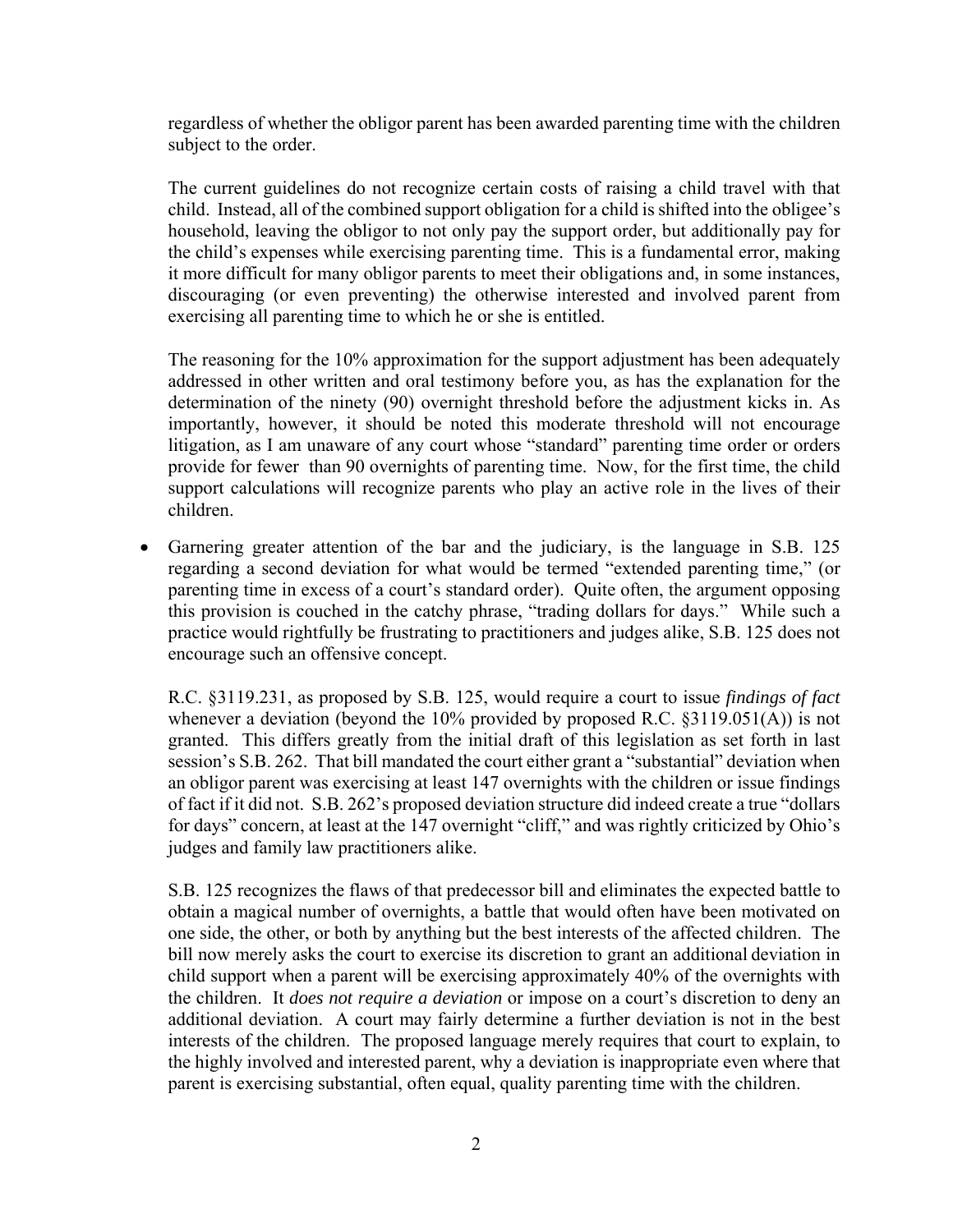### **Increase in the Basic Child Support Schedule**

This committee has been repeatedly reminded the child support guidelines have not been updated in over a quarter of a century. The antiquated support schedule (the "table") contained in current R.C. §3119.021 is not only based on inaccurate data pertaining to the cost of raising children and contemplates an unworkable self-support reserve, its cap of combined household income at \$150,000 is no longer manageable considering today's incomes.

Currently, if the parents' combined incomes exceed \$150,000 per year, the court or child support enforcement agency must determine the obligor's support obligation on a case-by-case basis. Few of us need further information than provided by our memories to know times were quite different back when the current support table was created. A combined household income of \$150,000 was substantial and generally anomalous back then. That is not so much the case today. According to figures provided by the U.S. Census, median incomes for Ohio families in 1989 were as follows:

Married-couple with children:

- Including earnings of wives:<sup>1</sup>  $$50,613$
- Excluding earnings of wives: \$38,124

Female householder with children, no spouse: \$17,651 Male householder with children, no spouse: \$34,646

By 2016, those figures had significantly increased. Median incomes for similar Ohio households were:

Family households:

 $\overline{a}$ 

• Married-couple: \$87,057

Female householder, no husband present: \$41,027 Male householder, no wife present: \$58,051

These figures show the median income for Ohio families with married parents increased approximately 48% in the years since the child support table was last published. Figures for singlemother and single-father households increased approximately 132% and 68%, respectively. Yet our flawed and inaccurate table has not budged during this time. No longer can a combined family income of \$150,000 or more be considered unusual in light of these increases in earnings. In 1989, the \$150,000 cap represented almost three times the median income of a married, two-parent family. Now it is merely 1.7 times that income amount.

Nevertheless, Ohio's courts and agencies are forced to "wing it" when it comes to setting support amounts for combined incomes of more than \$150,000. This often results in a default to ordering support as calculated by the child support worksheet—thus perhaps providing less support than necessary—and causes substantial disparity and unpredictability in orders issued on a case-by-case

<sup>&</sup>lt;sup>1</sup> The Census Bureau's term, not mine. Did I mention times were different back then? (All terms used are those provided by the Census Bureau.)